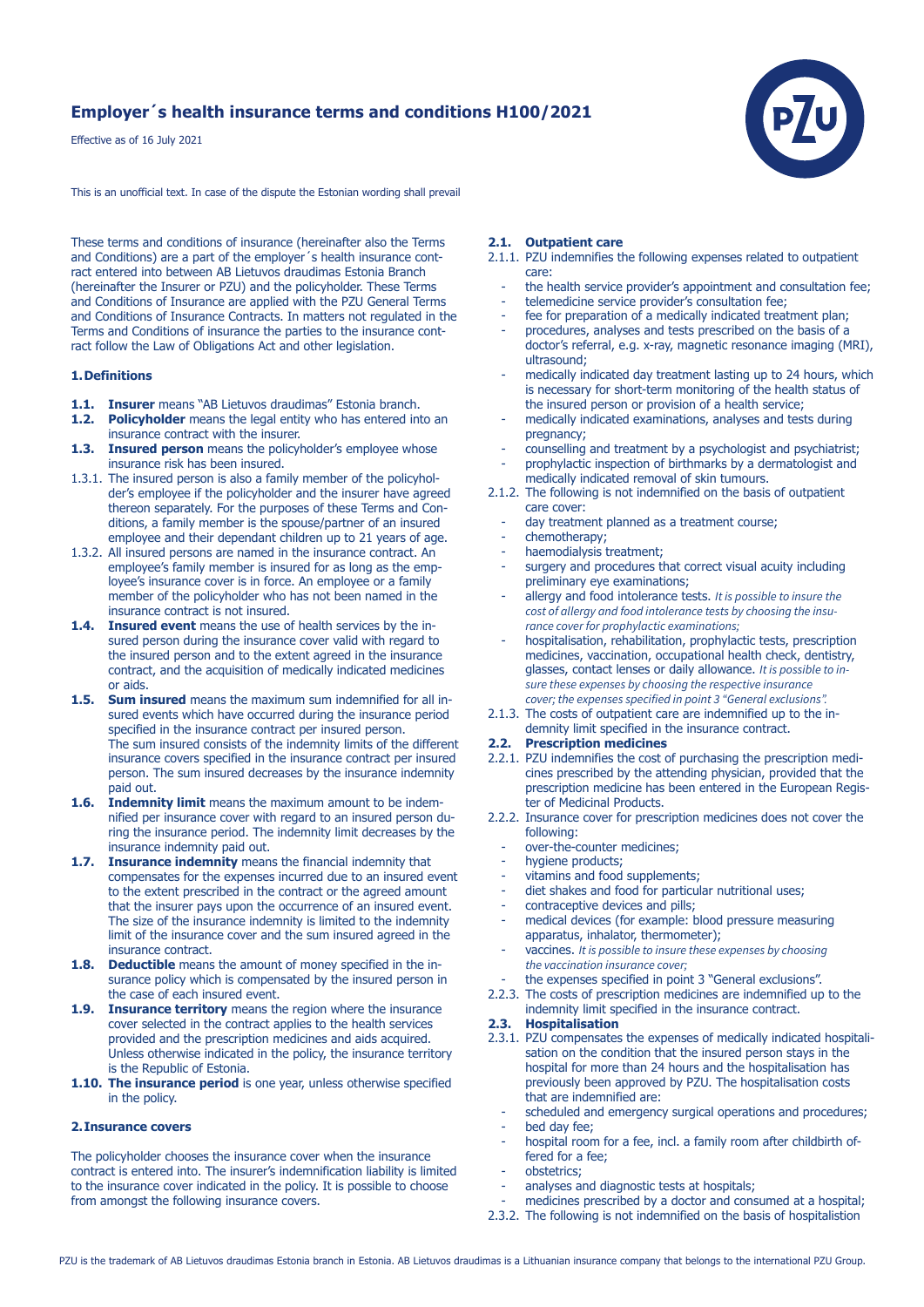cover:

- pre-operative and post-operative procedures, analyses and tests performed by way of outpatient care;
- expenses of close relatives staying in hospital, except for the costs of a family room after childbirth offered for a fee;
- outpatient care, rehabilitation, prophylactic tests, pres cription drugs, vaccination, occupational health check, den tistry, glasses, contact lenses or daily allowance. *It is possible to insure these expenses by choosing the respective insurance cover;*
- the expenses specified in point 3 "General exclusions".
- 2.3.3. The costs of hospitalisation are indemnified up to the in demnity limit specified in the insurance contract.

# **2.4. Rehabilitation**

- 2.4.1. PZU indemnifies the expenses of renting or purchasing the aids required for rehabilitation (including orthopaedic aids, wheelchairs, crutches, support devices, supporting bandages, etc.) and the expenses of the rehabilitation procedures pres cribed by a doctor . Examples of what is indemnified on the basis of rehabilitation cover:
	- physiotherapy;
	- chiropractics and osteopathy;
	- physiotherapy;
	- mud treatment;
	- therapeutic massage;
	- hydrotherapy;
	- electrotherapy;
	- occupational therapy;
	- speech therapy.
- 2.4.2. The following is not indemnified on the basis of rehabilitation cover:
	- accommodation and food service at medical and recreational institutions, incl. spa packages;
	- procedures performed without medical indications;
	- dentistry, prophylactic tests, prescription medicines, vaccination or daily allowance. *It is possible to insure these expenses by choosing the respective insurance cover;*
- the expenses specified in point 3 "General exclusions" of the Terms and Conditions.
- 2.4.3. The costs of rehabilitation are indemnified up to the indemnity limit specified in the insurance contract.

# **2.5. Daily allowance**

- 2.5.1. PZU indemnifies the daily allowance if the insured person has experienced temporary incapacity for work that lasts for at least three days and a certificate of incapacity for work has been issued to them.
- 2.5.2. Daily allowance will be paid for every day the person is in capacitated for work according to the certificate of incapacity for work irrespective of whether the treatment constitutes in patient or outpatient care.
- 2.5.3. The amount of the daily allowance per day is indicated in the policy.
- 2.5.4. The amount of the daily allowance indemnity in the first three calendar days is double the amount of the daily allowance in dicated in the policy and, as of the fourth calendar day, the amount of the daily allowance indicated in the policy.
- 2.5.5. The daily allowance indemnity is not paid if the insured person is on:
	- care leave;
	- maternity leave;
- adoption leave.
- 2.5.6. The daily allowance indemnity will be paid for a maximum of 14 days during the insurance period.
- 2.5.7. The daily allowance indemnity is not paid if the incapacity for work was caused by an event listed in point 3.2.
- **2.6. Dentistry**
- 2.6.1. PZU indemnifies the following expenses of dentistry and ser vices:
	- the appointment fees of a dentist, including an endodontist, orthodontist, prosthodontist, parodontologist and dental sur geon, the preparation of a treatment plan and performance of this treatment;
	- oral hygiene services, e.g. removal of tartar, pearl whitening, soda wash;
	- treatment of dental injuries caused as a result of an accident in the amount of up to 1,000 euros per insurance period. An ac cident is an event caused by an unexpected external impact and independent of the insured person's will, as a result of which the teeth are broken and/or the gums are damaged.
- 2.6.2. The following is not indemnified on the basis of dentistry cover: - cosmetic and aesthetic procedures of teeth and the oral cavity, e.g. installation of dental decorations;
	- whitening of teeth;
	- prescription medicines. *It is possible to insure these expenses by choosing prescription medicine insurance cover;*
	- the expenses specified in point 3 "General exclusions".
- 2.6.3. The costs of dentistry are indemnified up to the indemnity limit specified in the insurance contract.

### **2.7. Occupational health check**

- 2.7.1. PZU indemnifies the following costs related to occupational health:
	- the mandatory occupational health check that arises from legis lation and is necessary for the performance of the insured per son's employment duties;
	- issue of health certificates concerning mandatory occupational health checks.
- 2.7.2. The occupational health check insurance cover does not apply to outpatient care, hospitalitaion, rehabilitation, prescription medicines, vaccination, prophylactic tests, glasses, contact lenses or dentistry. *It is possible to insure these expenses by choosing the respective insurance cover;* The expenses speci fied in point 3 "General exclusions" are not indemnified either.
- 2.7.3. The costs of occupational health checks are indemnified up to the indemnity limit specified in the insurance contract.

# **2.8. Prophylactic tests**

- 2.8.1. PZU indemnifies the costs of the examinations and analyses carried out without medical indications for the purpose of health checks or prevention of diseases. Some examples of what is indemnified on the basis of prophylactic examination cover:
	- health audit;<br>- blood tests:
	- blood tests;
	- allergy and food intolerance tests;
	- eye examinations preceding vision correction surgery;
	- sports medicine tests, incl. stress tests;
	- spirography;
	- electrocardiography.
- 2.8.2. The prophylactic test insurance cover does not apply to out patient care, hospitalisation, rehabilitation, prescrip tion medicines, occupational health checks, vaccination, glas ses, contact lenses or dentistry. *It is possible to insure these expenses by choosing the respective insurance cover;* The ex penses specified in point 3 "General exclusions" are not indemnified either.
- 2.8.3. The costs of prophylactic tests are indemnified up to the in demnity limit specified in the insurance contract.

### **2.9. Vaccination**

- 2.9.1. PZU indemnifies the following vaccination expenses:
	- vaccination;
	- consultation fee of travel medicine adviser;
- issue of a vaccination certificate.
- 2.9.2. The costs of vaccination are indemnified up to the indemnity limit specified in the insurance contract.

### **2.10. Glasses, contact lenses**

- 2.10.1.PZU indemnifies the expenses of the glasses or contact lenses prescribed by a doctor or optometrist during the insurance period.
- 2.10.2.The following is not indemnified on the basis of the cover for glasses and contact lenses:
	- glasses cases;
	- cleaning and storing products.
- 2.10.3.During the insurance period, only the costs of one pair of glas ses or contact lenses are indemnified up to the indemnity limit set out in the insurance contract.

### **3. General exclusions**

- **3.1.** The exclusions given in this clause apply to all insured events listed in the Terms and Conditions of Insurance. Please also read the exclusions in the General Terms and Conditions of In surance Contracts of PZU.
	- PZU does not indemnify the following:
- 3.1.1. the costs that emerged as a result of an event other than an insured event;
- 3.1.2. the costs that are not included in the list of the costs to be in demnified on the basis of insurance cover;
- 3.1.3. the health services provided and/or medicines and aids presc ribed by a person who did not have the professional certificate

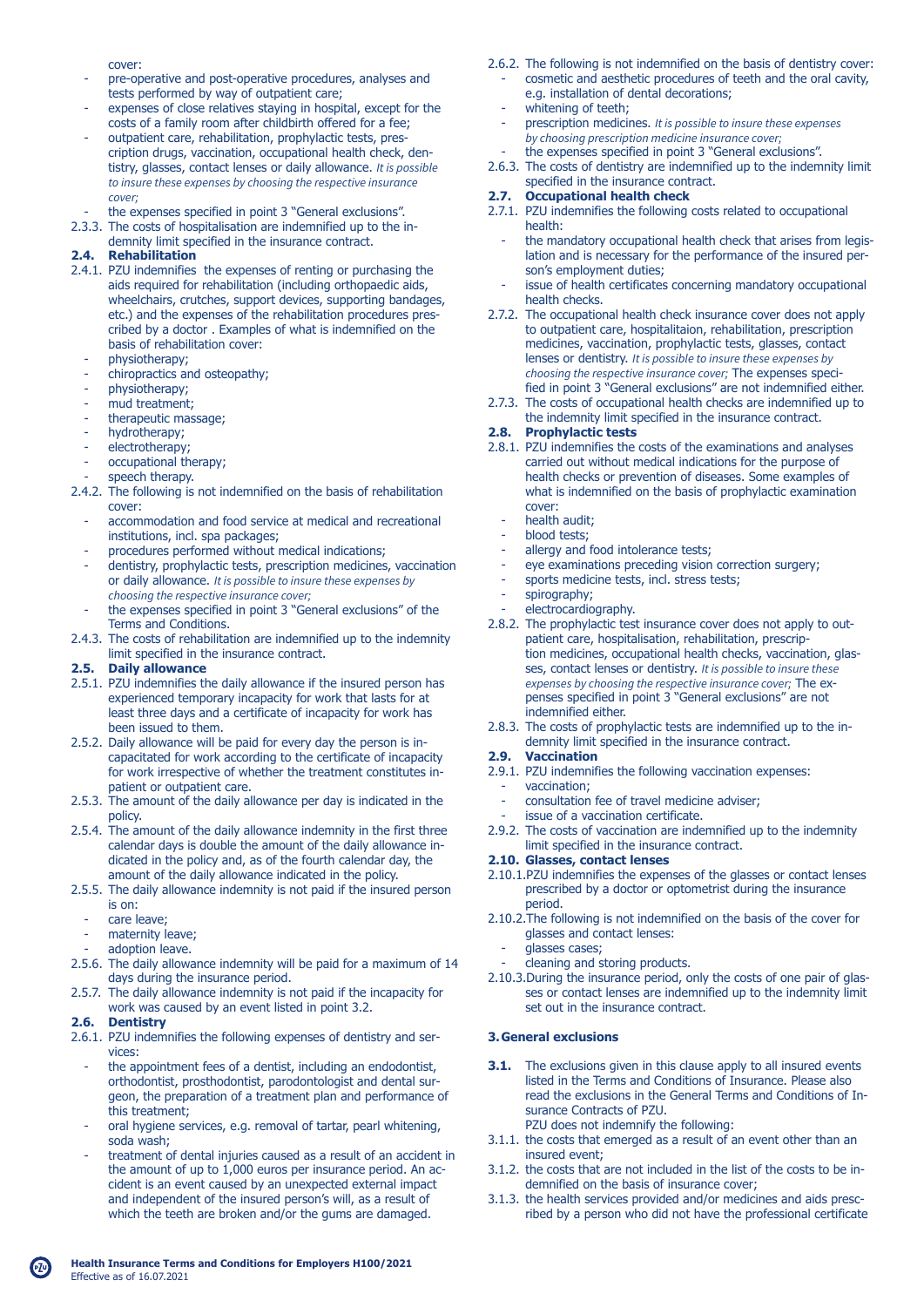or authorisation required by legislation for the provision of the respective service or for prescribing the medicine/aid, except swimming pools;

- 3.1.4. medical training and seminars;
- 3.1.5. the transport and parking required for the use of health ser vices or the acquisition of medicines and aids;
- 3.1.6. cosmetic or aesthetic procedures, incl. cosmetic or plastic sur gery (e.g. removal and treatment of benign skin tumours, in vasive and aesthetic dermatology, manicure, incl. medical mani cure, pedicure, incl. medical pedicure, cryotherapy, etc.);
- 3.1.7. laser vision correction surgery or another vision correction procedure;
- 3.1.8. the acquisition of optical products and aids, except in the case specified in point 2.10;
- 3.1.9. the issue of health certificates for a fee, e.g. those required for a driving licence, weapons permit, visa, etc., except in the case specified in point 2.7.1;
- 3.1.10.lymphatic therapy;
- 3.1.11.the services of a nutritionist;
- 3.1.12.venous therapy and sclerotherapy;
- 3.1.13.diagnosis and treatment of oncological diseases;
- 3.1.14.treatment of addiction diseases;
- 3.1.15.diagnostics and treatment of sexually transmitted diseases;
- 3.1.16.complementary and alternative medicine, incl. acupuncture, Ayurvedic treatment, homoeopathy, aromatherapy, acupunc ture, light therapy, reiki, reflexology, hypnosis, yoga, medita tion, etc.;
- 3.1.17.the health services and medicines used without medical indica tions;
- 3.1.18.treatment plan changed without the physician's consent;
- 3.1.19.sterilisation and vasectomy;
- 3.1.20.carer's services, except in the cases specified in point 2.3.1;
- 3.1.21.genetic tests, except medically indicated genetic tests during pregnancy;
- 3.1.22.family planning, including infertility diagnostics and treatment, artificial insemination, termination of pregnancy without medi cal indications;
- 3.1.23.acquisition and installation of contraceptives;
- 3.1.24.organ transplantation and follow-up treatment;
- 3.1.25.the costs that have been indemnified or are known to be in demnified on the basis of mandatory insurance.
- **3.2.** PZU does not indemnify the costs caused by:
- 3.2.1. the failure to follow the doctor's or another medical profes sional's instructions;
- 3.2.2. the use of medicines that are not necessary from a medical point of view and that have not been recommended or presc ribed by the attending physician;
- 3.2.3. the consumption of alcohol, narcotic or psychotropic substan ces;
- 3.2.4. suicide, attempted suicide, self-injuries or putting one's health at risk;
- 3.2.5. participation in active service, the international operations of the armed forces, other military operations or training;
- 3.2.6. detainment by law enforcement authorities or staying in a cus todial institution as a detainee;
- 3.2.7. use of nuclear power for any purpose or loss of control of nuc lear power or radioactivity;
- 3.2.8. epidemic or pandemic, with the exception of COVID-19 testing expenses, if prophylactic testing cover was selected (see point 2.8.), or COVID-19 vaccination expenses, if vaccination cover was selected (see point 2.9.);
- 3.2.9. the occurrence of a traffic accident as a result of the insured person not having the right to drive or giving in to distractions when driving.

### **4. Obligations of the policyholder and the insured person**

- **4.1.** The policyholder must inform the insured person of entry into the employer´s health insurance contract and explain to the in sured person the rights and obligations arising from the cont ract.
- **4.2.** The policyholder must inform the insurer as soon as possible if the insured person dies.
- **4.3.** An insured person is required to follow the rules of behaviour established by legislation, incl. the Traffic Act, not endanger themselves, comply with the doctor's orders and take care of their health.
- **4.4.** In the case of an insured event, the insured person must:
- 4.4.1. seek assistance from a health care provider that has the profes-

 sional certificate or authorisation required by law for the provi sion of the respective health service, except swimming pools;

- 4.4.2. follow the treatment guidelines given by a doctor or another medical professional and make every effort to prevent the deterioration of their health;
- 4.4.3. notify the insurer as soon as possible of the occurrence of an insured event in a format that can be reproduced in writing, submitting information about the incident and the presumed period of treatment, and complying with the instructions of the insurer's representative thereafter;
- 4.4.4. immediately inform the insurer of the need for a letter of guarantee upon payment for a health service, prescription medicine or aid;
- 4.4.5. inform the insurer of the need for hospitalisation;
- 4.4.6. ensure that the insurer receives the required information about the insured event, incl. provide access to sensitive personal da ta, and the submission of explanations and documents. Depending on the nature of the insured event, the insurer has the right to demand the submission of explanations and proof concerning the state of health and treatment before the insured event. The insured person submits the aforementioned infor mation at the insurer's request themselves or authorises the insurer to request the necessary documents;
- 4.4.7. provide the insurer with the true and complete information necessary to determine the performance of the insurer's ob ligations arising from the insurance contract.
- **4.5**. Depending on the situation, the insured person must submit as soon as possible the following documents necessary for hand ling the insured event:
	- a notice of the occurrence and circumstances of the insured event;
	- an extract from the electronic health record, a copy of medical records or the health card, x-ray images and other medical documents describing the need for medical assistance by the insured person;
	- documents evidencing the cost of using the health service (e.g. receipts, invoices, payment orders);
	- for idemnification of expenses on glasses and contact lenses a certificate of prescription of glasses or contact lenses issued by a doctor or optometrist, a purchase receipt;
	- in the case of indemnification of prescription medicines, a copy of the prescription or an extract from the electronic health
- record.<br>**4.6.** The do **4.6.** The documents specified in the previous point must indicate that the health service has been provided to the insured person or that the medicines and/or aids are meant for the insured person.

### **5. Indemnification procedure and refusal to indemnify**

- **5.1.** The insurer makes the decision to pay out or refuse to pay out the insurance indemnity not later than within ten working days of receiving all of the required documents.
- **5.2.** The insurer pays the insurance indemnity to the insured per son, unless the costs to be indemnified have been borne by the policyholder in which case the indemnity will be paid to the policyholder. If the insurer has issued a letter of guarantee, the indemnity will be paid to the person specified in the letter of guarantee.<br>5.3. The insure
- **5.3.** The insurer has the right to refuse compensation if the policy holder or the insured person has misled or has tried to mislead the insurer about the circumstances and/or amount of the ex penses.

#### **6. Adding and removing insured persons, changing the insurance cover**

- **6.1.** In order to add or remove insured persons or change the in surance cover during the insurance period, the policyholder submits to the insurer a request in a format that can be repro duced in writing, setting out the name and personal identifica tion code of the insured person to be added or removed and/or information about the changes in the insurance cover of the in sured person.
- **6.2.** The insurer adds a person to the list of insured persons, remo ves the person from there or changes the person's insurance cover as soon as possible, but not later than within five working days of receipt of the respective request from the policyholder. A person is insured as of their entry in the list of insured per-